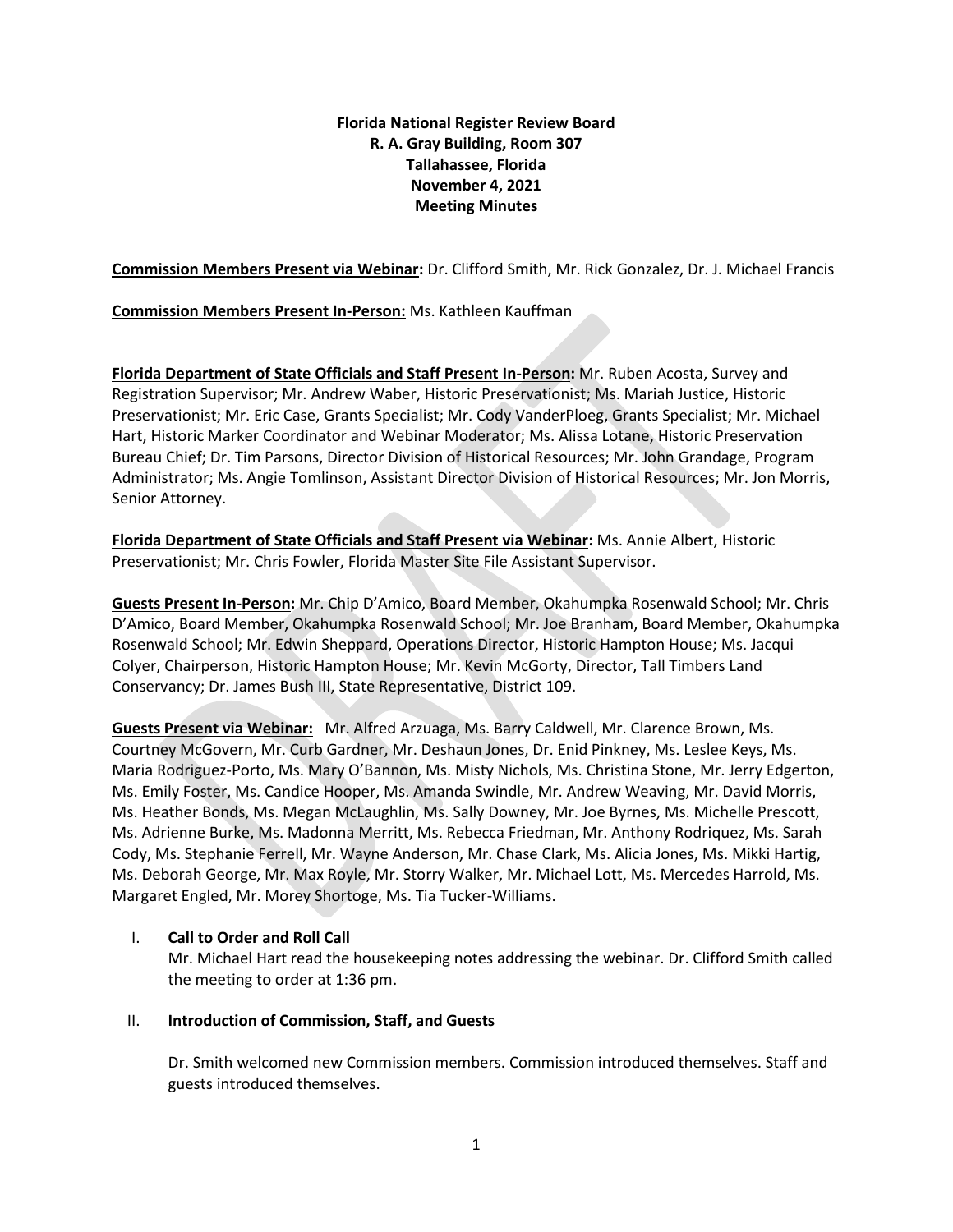### III. **Adoption of Agenda**

Ms. Kathleen Kauffman moved to adopt the Agenda and Dr. J. Michael Francis seconded the motion. The motion passed unanimously.

### IV. **Remarks by Chairperson on Purpose of Meeting**

Dr. Smith described the purpose and process of the National Register Review Meeting.

### V. **Approval of Minutes from August 5, 2021 Meeting**

Mr. Rick Gonzalez moved to approve the Minutes. Dr. Tim Parsons clarified that new Commission members did not need to have been present at the prior meeting to second the motion. Dr. Francis seconded the motion. The motion passed unanimously.

### VI. **Director's Comments**

Dr. Parsons expressed gratitude for the new appointees on the Commission. He thanked Governor Ron DeSantis for the new appointments. Thanked the Board members for reviewing the National Register nominations and being present for the Board meeting. He then thanked the public for attending.

Technical audio issue solved at 1:50pm. Dr. Parsons confirmed no board business was conducted prior. The meeting continued.

### VII. **Review of Nomination Proposals**

### A. **Livingston Place, Monticello vicinity, Jefferson Co.** was presented by Mr. Acosta.

A note on the naming of this property: throughout the historic period, this property was called Dixie Plantation. Recently, the current owners renamed the property, Livingston Place to have a positive cultural connotation. On the nomination the official historic name will be Dixie Plantation but Livingston Place is the preferred alternate name, which is also noted on the form.

Livingston Place is locally significant under Criterion A in the areas of Ethnic Heritage- Black and Entertainment/Recreation. The property is also significant under Criterion C: Architecture. The Period of Significance extends from 1926 to 1971, ranging from Gerald Livingston's acquisition of the property to the fifty-year cutoff. This property is being nominated as a rural district which includes twenty-six Contributing Resources and eighteen Non-Contributing Resources. The majority of the buildings and structures on the property date to the 1930s and 1940s. There are three historic cemeteries located in the central and northeastern portions of the property which date to the 1850s.

Livingston Place's significance derives from its importance as a quail hunting plantation, the rural landscape created by African Americans that facilitated this use, and from its use as a winter retreat for the Livingston family, which led to the construction of the main house to a design by John Russel Pope. This property is significant as a maintained landscape, which has been continuously farmed since the 1850s. Among the Contributing Resources, there are two workers' cottages and three sharecropper/tenant houses, each dating to the 1930s. Although these houses have been altered, they are representative of the buildings constructed for the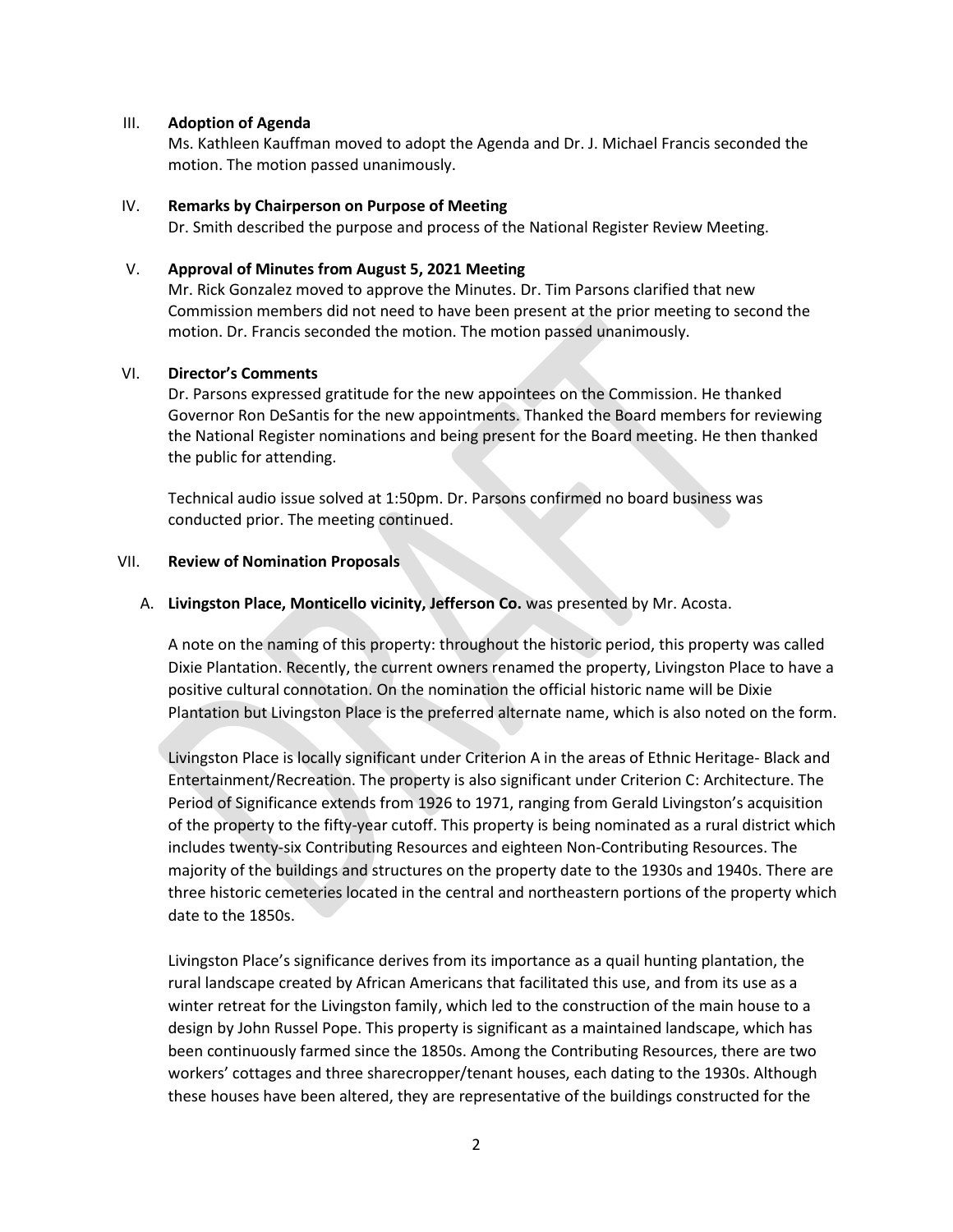plantation's labor force. While there were likely many more buildings constructed during the early years of the Period of Significance, the extant buildings convey the story of rural daily life of on the property during the early to mid-1900s. These resources are directly associated with the African Americans who were the tenant farmers that created the landscape which made quail hunting possible.

Livingston Place is known for its activity with quail Hunting, and successful quail breeding. The Continental Field Trials have been held at Dixie Plantation since 1937. The property has several different courses for the event.

The Dixie Main House is individually significant under Criterion C in the area of architecture. This large brick residence is John Russell Pope's only residential commission completed in Florida. Pope is known for designing the Jefferson Memorial and the National Gallery in Washington DC. The Main House is a three-story Neo-Classical Revival mansion. The three-story columns and portico create a striking façade. The north side of the first floor includes the servants' wing. The house has a grand wooden staircase, wood paneled walls in the gun room, living room, library and master sitting room.

Historically, Livingston Place extended north into Georgia, and a portion of the property was south of Ashville Highway. However, the nomination focuses under the property currently owned and managed by Tall Timbers, which includes the historic core of the property in Florida. The entire current property is being nominated to the National Register of Historic Places as a rural district. The current boundary dates to 1978, when Geraldine Livingston acquired the property. The portion south of Ashville Highway was sold outside the period of significance and it was subdivided for residences.

Staff has reached out to the Georgia State Historic Preservation Office about the portion of the property in their state, and we hope that they will investigate the possibility of amending this nomination in the future to add their portion of the property through a boundary expansion.

Staff finds that the Livingston Place is eligible for listing in the National Register of Historic Places under Criterion A in the areas of Ethnic Heritage- Black and Entertainment/Recreation and Criterion C: Architecture, at the local level of significance, for the period 1926 to 1971.

Dr. Smith solicited comments from the board. Dr. Francis expressed support for the nomination. He expressed concern regarding aspects of the narrative and sourcing material and encouraged additional research with primary resources. Ms. Kauffman was impressed with the nomination and expressed her support. She expressed support of the vernacular buildings located within the property boundary. Mr. Gonzalez expressed his support of the nomination. He asked owners about alterations to the main house. Mr. Kevin McGorty clarified the date and extent of the alterations. Ms. Kauffman asked about archaeological work within the property boundary. Mr. Ruben A. Acosta clarified why archaeological sites were not included in the nomination. Mr. Andrew Waber offered that the nomination could be updated at a later date.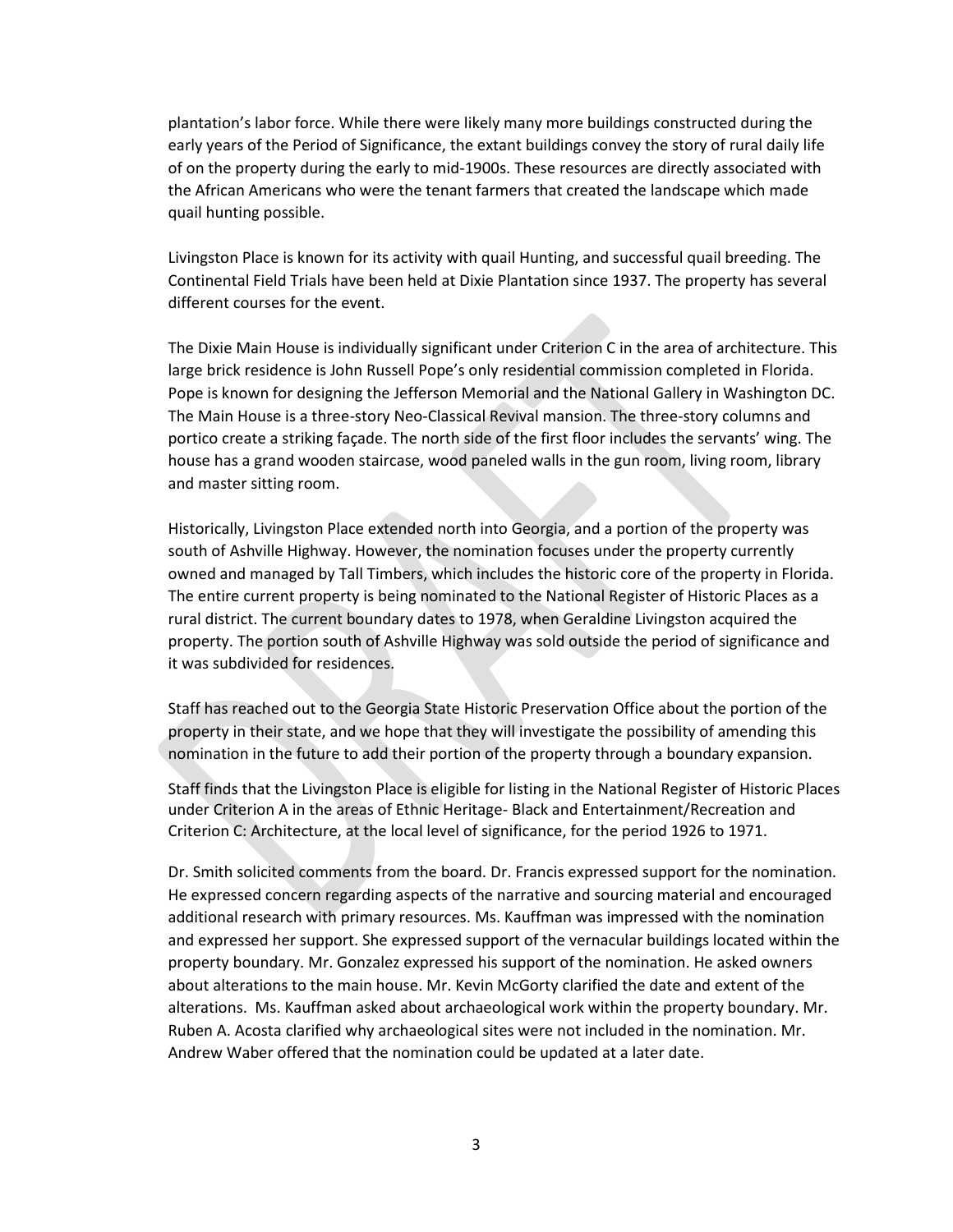Dr. Smith solicited comments from the public. Mr. McGorty thanked Ms. Annie Albert and the Division for the work with the nomination. He emphasized how the property celebrates its association as a cultural landscape. He explained conservation easements associated with the property for land conservancy. He emphasized the intent of the property to tell the whole, complete story associated with its history.

Dr. Smith called for a motion. **Mr. Gonzalez moved to forward the nomination of Livingston Place to the National Park Service for listing in the National Register of Historic Places under Criterion A in the areas of Ethnic Heritage - Black and Entertainment/Recreation and Criterion C Architecture, for the period 1926 to 1971 at the state and local level of significance. Dr. Francis seconded. The motion passed unanimously.** 

#### B. **Okahumpka Rosenwald School, Okahumpka, Lake Co.** was presented by Mr. Acosta.

The Okahumpka Rosenwald School is a two-room school in the small unincorporated town of Okahumpka. This school was funded with support from the community and the Rosenwald Fund. This school is located in a historic African American neighborhood, north of the main part of town. The Okahumpka Rosenwald School is a frame vernacular, one story, building constructed in 1929. The Period of Significance extends from 1929 to 1971. In addition to serving as a school, this property was the only social center for African Americans in Okahumpka, during the Segregation era. After the school closed in 1964, the property continued serving as a community center.

The Okahumpka School is representative of one of the few extant school buildings built for African Americans during the era of school segregation. The Okahumpka Rosenwald School design was closely based off of the 2-room school community plans from the Rosenwald Fund. The school was built with an industrial shop classroom, creating a T-shaped plan. Although the interior of the school was not preserved, the building still retains the majority of its exterior materials and design. While many of the building's windows have been replaced, the new windows are a similar height, and the majority of the window openings were kept intact. The school was constructed on concrete piers and has its original Dutch-lap, wooden siding.

Staff acknowledges that the loss of the interior partition walls and finishes impacts the design and material integrity of the property. However, the Okahumpka Rosenwald School is the best preserved Rosenwald School in central Florida which has not already been listed in the National Register of Historic Places, as stated in the comparative context in the nomination. Although the interior of the building was not wholly preserved, it is significant that the exterior is intact and preserves most of its historic design. In addition, the Industrial Shop on the rear of the school maintains its partition wall, and the placement of the original divider between the classrooms is evident within the exposed beams. Additionally, the building retains its original location and setting, and it also retains a high level of historic association in the community. Many buildings for African Americans were destroyed after the end of segregation era as they lost their use or were otherwise made redundant. However, this building continued use as a community center, and as such, staff expected some modifications to the property. This building remains as a rare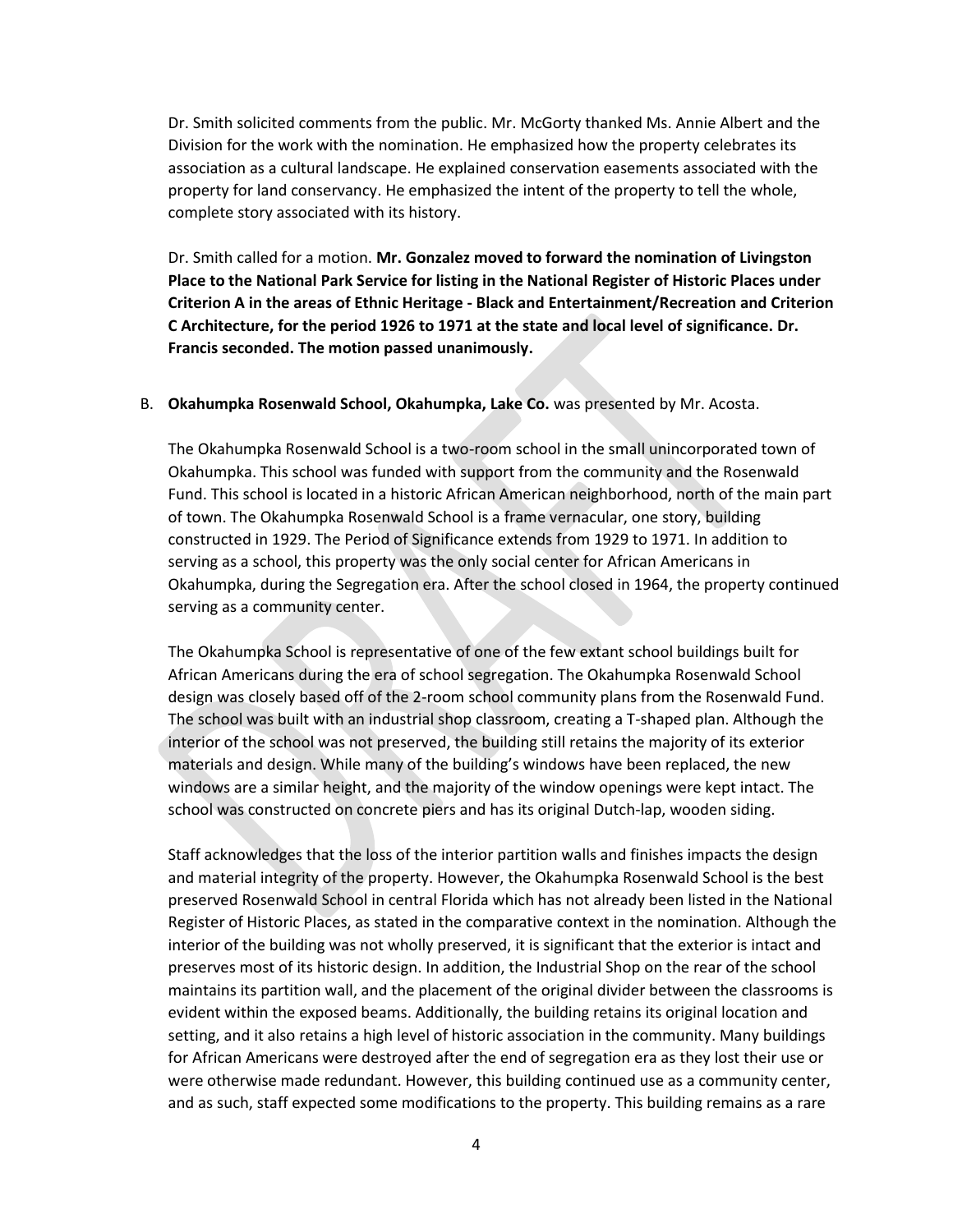reminder of the unequal conditions endured by African Americans. Therefore, staff determined that the building retains sufficient integrity for listing in the National Register.

Staff finds that the Okahumpka Rosenwald School is eligible for listing in the National Register of Historic Places under Criterion A: Ethnic Heritage- Black, Social History, Education, and Criteria C: Architecture, at the local level of significance, for the period 1929 to 1971.

Dr. Smith solicited comments from the board. Dr. Francis expressed sadness at lost Rosenwald resources and asked about the level of integrity of the property. Mr. Acosta explained why staff determined that this property retained enough integrity for listing. He confirmed that enough integrity was extant for building. Ms. Kauffman thanked Mr. Chip D'Amico for attending the meeting. She thanked staff for thoughts on integrity and thanked the Florida legislature for the new African-American Cultural and Historical Grants. Mr. D'Amico stated Austin Historical out of South Florida has provided a quote to help with restoration of windows and doors on the property. Mr. Gonzalez expressed concern about state of building and hopes building can be stabilized. Ms. Lotane confirmed that this property is on the 11 to Save list and complemented Mr. D'Amico on his efforts garnering support on the property. Ms. Kauffman asked about the level of significance associated with the property. Mr. Acosta explained the levels of significance associated with the property. Ms. Lotane explained that 23 Rosenwald schools remain extant in the State of Florida.

Dr. Smith solicited comments from the public. Mr. D'Amico introduced himself and explained how the Okahumpka Rosenwald School Board is trying to restore the building as closely as possible to its original construction. He confirmed the addition of bathrooms in the building. He stated the board is working on a DHR grant for restoration of the building. He expressed the rarity of the historic resource.

Dr. Smith called for a motion. **Ms. Kauffman moved to forward the nomination of Okahumpka Rosenwald School to the National Park Service for listing in the National Register of Historic Places under Criterion A: Ethnic Heritage- Black, Social History, Education, and Criteria C: Architecture, for the period 1929 to 1971, at the local level of significance. Mr. Gonzalez seconded. The motion passed unanimously.**

#### C. **Hampton House Motel, Miami, Miami-Dade Co.** was presented by Mr. Acosta.

The Hampton House Motel is significant under Criterion A for Entertainment/Recreation and Ethnic Heritage: Black, Criterion B for associations with significant person Dr. Martin Luther King, Jr., and Criterion C in the area of Architecture as a distinct example of mid-century modern motel design. The period of significant is 1954-1976, which corresponds to the opening of the motel to its closure and subsequent abandonment. Constructed as a purpose built motel for African Americans during segregation-era Miami, the Hampton House Motel provided many upscale and modern amenities uncharacteristic of typical accommodations available to African Americans at the time, such as a swimming pool, private rooms, and private bathrooms. More than a motel, Hampton House boasted public spaces that transformed the motel into the social, entertainment, and political hub for Miami's Black community. These spaces hosted performances from notable Black entertainers, press conferences from Dr. Martin Luther King,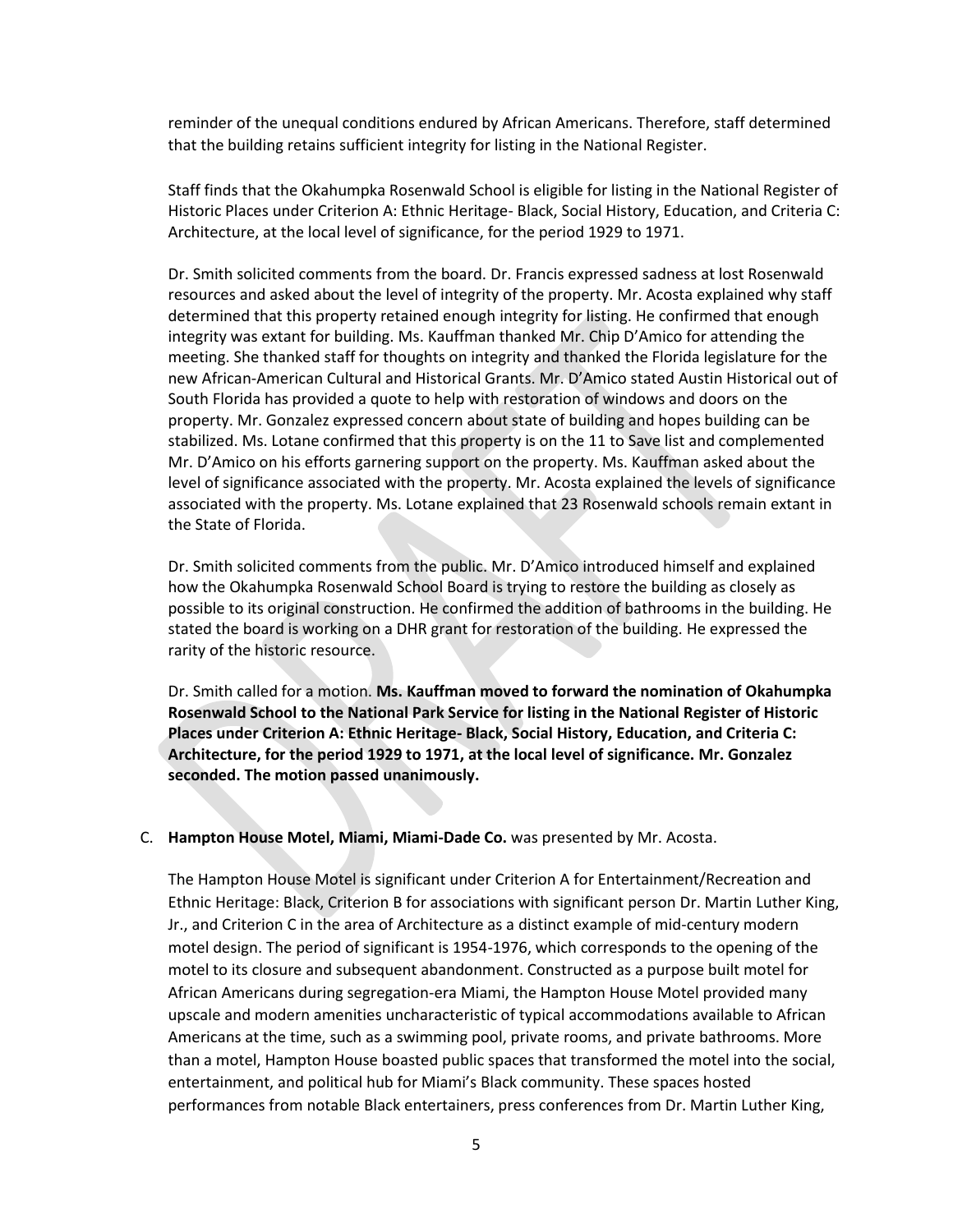Jr., social conventions, community events, and served as a holiday retreat for prominent African American celebrities and leaders. Its role within the community earned the Hampton House Motel the nickname, "the Social Center of the South." The motel was a place associated with dignity and freedom for African Americans in Miami-Dade County.

Staff would like to call your attention to the alterations that have taken place following the closure of the motel in 1976. Following its closure, the building suffered an extended period of neglect. In order to maintain the existence of the building, alterations were required. The interior motel rooms were reconfigured in order to suit a modern use of the building. Despite the alterations, the Hampton House Motel retains key features and spaces associated with its historic significance. The public spaces, such as the nightclub, lobby, pool courtyard, and coffee shop, retain a large degree of their original layout and design. Importantly, the building retains an identical fenestration pattern to that of its period of significance. While two motel rooms remain extant, the original openings of the motel rooms remain along the entire building; the exterior reads identically to the period of significance. The building also retains a substantial amount of integrity of association and feeling as a segregation-era hotel through its retention of significant public spaces and continued active role within the African American community.

Hampton House Motel remains the best surviving segregation-era hotel extant in Miami-Dade County. While the building underwent some alterations to the interior layout, the building maintains a prominent position within the African American community and serves as a vibrant component of local history.

Miami-Dade County, a Certified Local Government, reviewed the nomination and supports the listing of the motel in the National Register.

Staff therefore finds that the Hampton House Motel is eligible for listing in the National Register of Historic Places under Criterion A for Entertainment/Recreation and Ethnic Heritage: Black, Criterion B for associations with significant person Dr. Martin Luther King, Jr., and Criterion C for Architecture at the local level of significance for the period of 1954-1976.

Dr. Smith solicited comments from the board. Mr. Gonzalez questioned about the interior of the building. Ms. Kauffman clarified the state of the interior. Mr. Gonzalez asked about the grant received from the Division. Mr. Eric Case clarified that it was completed in 2017. Ms. Kauffman explained how the building was in very poor condition before it was completed. She commended Miami-Dade County on restoring the building and commended the grassroots efforts in saving the building. Dr. Francis expressed support of the nomination.

Dr. Smith solicited comments from the public. State Representative Dr. James Bush III thanked the Board. He stated that Dr. Enid Pinkney asked him to present how significant this property is. He read a statement of support and commended Dr. Enid Pinkney on her leadership in preserving the property. He stated that he is prioritizing this property in his district. Mr. Edwin Sheppard introduced himself and thanked the Board. He read a personal statement of support for the nomination. Ms. Jacqui Colyer introduced herself and expressed support for the nomination. She stated the intent to build a permanent Green Book exhibit in the Hampton House. Dr. Deborah George, board member of Historic Hampton House, introduced herself and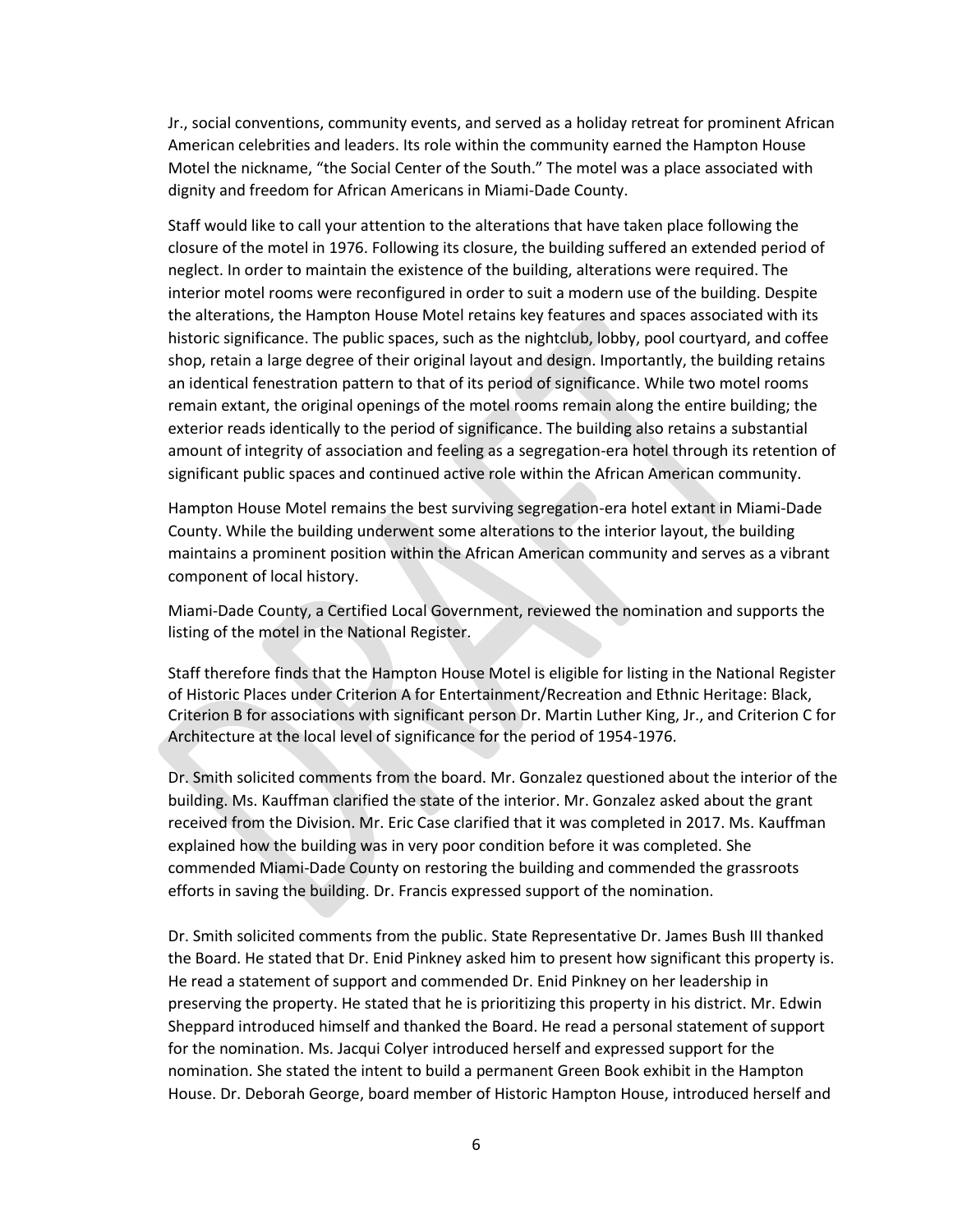expressed support for the nomination. Ms. Michelle Prescott, Vice Chair of Historic Hampton House, introduced herself, thanked the Board, and expressed support for the nomination. Mr. Curb Gardner introduced himself and expressed support of the nomination.

Dr. Smith called for a motion. **Ms. Kauffman moved to forward the nomination of Hampton House Motel to the National Park Service for listing in the National Register of Historic Places under Criterion A for Entertainment/Recreation and Ethnic Heritage: Black, Criterion B for associations with significant person Dr. Martin Luther King, Jr., and Criterion C for Architecture for the period of 1954-1976, at the local level of significance. Dr. Francis seconded. The motion passed unanimously.** 

#### D. **Baptist Terrace, Orlando, Orange Co.** was presented by Mr. Acosta.

The Baptist Terrace Apartments are significant under Criterion A: Community Planning and Development as a significant and final example of a privately-funded, religiously affiliated public housing project for the elderly. The passage of new federal housing laws starting in 1959 allowed non-profit organizations to apply for federal loans for the construction of low-income housing. Orlando underwent a small building boom in large scale, high rise towers, of which Baptist Terrace was the last and the second largest of these towers, which were clustered around downtown Orlando. Subsequent low-income housing for seniors moved away from highrise towers and their associated high-costs, to more modest low-rise developments.

The building is a large international style, 14-story, rectangular slab skyscraper. Ornamentation is limited to a cantilevered concrete canopy over the entry, vertical pilasters dividing banks of windows along the façade, and a broad, cantilevered concrete roof capping the building. The interior consists of a lobby, community rooms, and offices on the first floor, and double loaded corridors of one bedroom and efficiency apartments on the upper floors, along with laundry facilities. It is set in an urban, grassy lot with rear parking in the Lake Eola neighborhood of downtown Orlando.

While the property is named "Baptist Terrace Apartments," it is not currently owned by a religious organization and therefore does not need to meet the requirements of Criteria Consideration A: Religious Properties.

The National Park Service reviewed and approved a Historic Preservation Tax Credit Part 1 application for the property, providing a preliminary determination of individual listing. The applicant is currently in process of obtaining approval for their Part 2 application.

Staff concurs with NPS's determination in the Part 1. The author has provided extensive context for the development of senior housing in Orlando and has shown how Baptist Terrace is directly associated with this short yet significant trend in residential development. While not the first, or largest, the construction of Baptist Terrace does mark an inflection point in the development of privately funded low-income senior housing. Staff thought that the building could be potentially eligible under Criterion C: Architecture, but upon comparison to similar properties, staff and the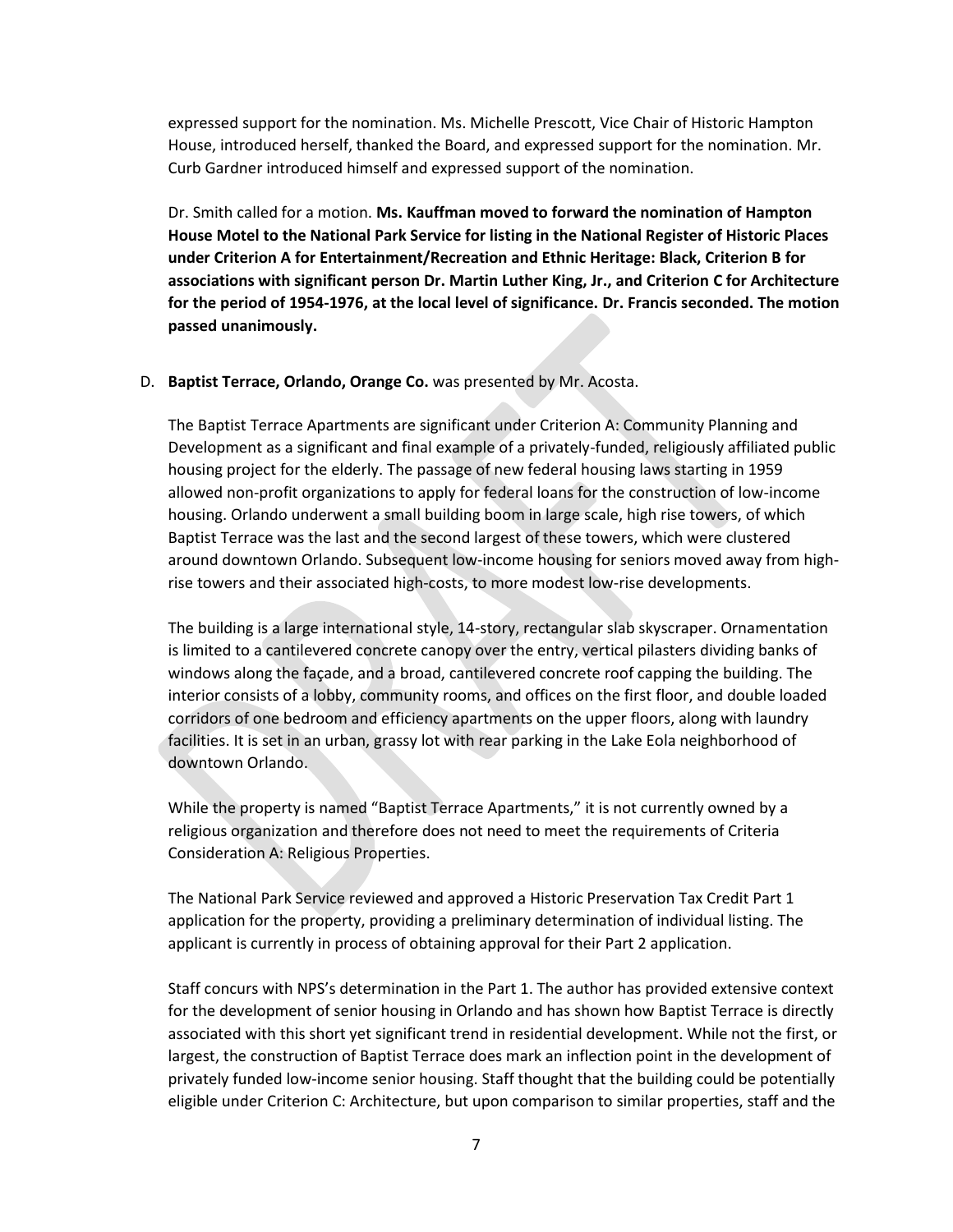consultant concluded to focus on the significance of the property under Criterion A: Community Planning and Development.

Staff provided a copy of the nomination for review by the City of Orlando CLG. They have not yet completed their review at this time. Staff will forward the CLG review report to board members once we receive it from the city.

Therefore, staff finds Baptist Terrace Apartments eligible for the National Register of Historic Places under Criteria A: Community Planning and Development, at the local level, for the period 1968-1970.

Dr. Smith solicited comments from the board. Mr. Gonzalez stated he had no comments. Dr. Francis stated he had no comment, but offered grammatical change in the nomination. Ms. Kauffman expressed fascination at property. She applauded property owners for applying for the Fed tax credit.

Dr. Smith solicited comments from the public. Mr. Alfred Arzuaga, President of the Orlando Neighborhood Improvement Corporation, introduced himself and explained about the property and rehabilitation work including preservation of windows. He expressed support of the nomination.

Dr. Smith called for a motion. **Ms. Kauffman moved to forward the nomination of Baptist Terrace to the National Park Service for listing in the National Register of Historic Places under Criteria A: Community Planning and Development, for the period 1968-1970, at the local level of significance. Dr. Francis seconded. The motion passed 3-1. Mr. Gonzalez was opposed.**

E. **Perry House, Lakeland, Polk Co.** was presented by Mr. Acosta.

The Perry House is a mid-century modern residence built in the Sarasota School Style. The house was designed by Mark Hampton in 1957. Hampton's design for the Perry House utilizes a minimalist approach with an open floor plan and sliding divider walls between the two bedrooms. The east side of the house has a glass wall, bringing in a large amount of natural lighting. The house's exterior is painted stucco. Slatted, wooden privacy screens are placed over the corners of the house to add dimension to the building.

Mark Hampton is considered one of the significant architects from the Sarasota School movement. Hampton also designed other modern residences in Lake Wales, Lutz and Lakeland. The Perry House is an intact building which has had just two owners since it was built. Some distinct features include the u-shaped kitchen, rectangular stained-glass panels separating the dining room and living room and the grass cloth wall on the north side of the living room.

The City of Lakeland CLG reviewed this nomination at its September 23, 2021 historic preservation board meeting, and they have stated their support for the nomination.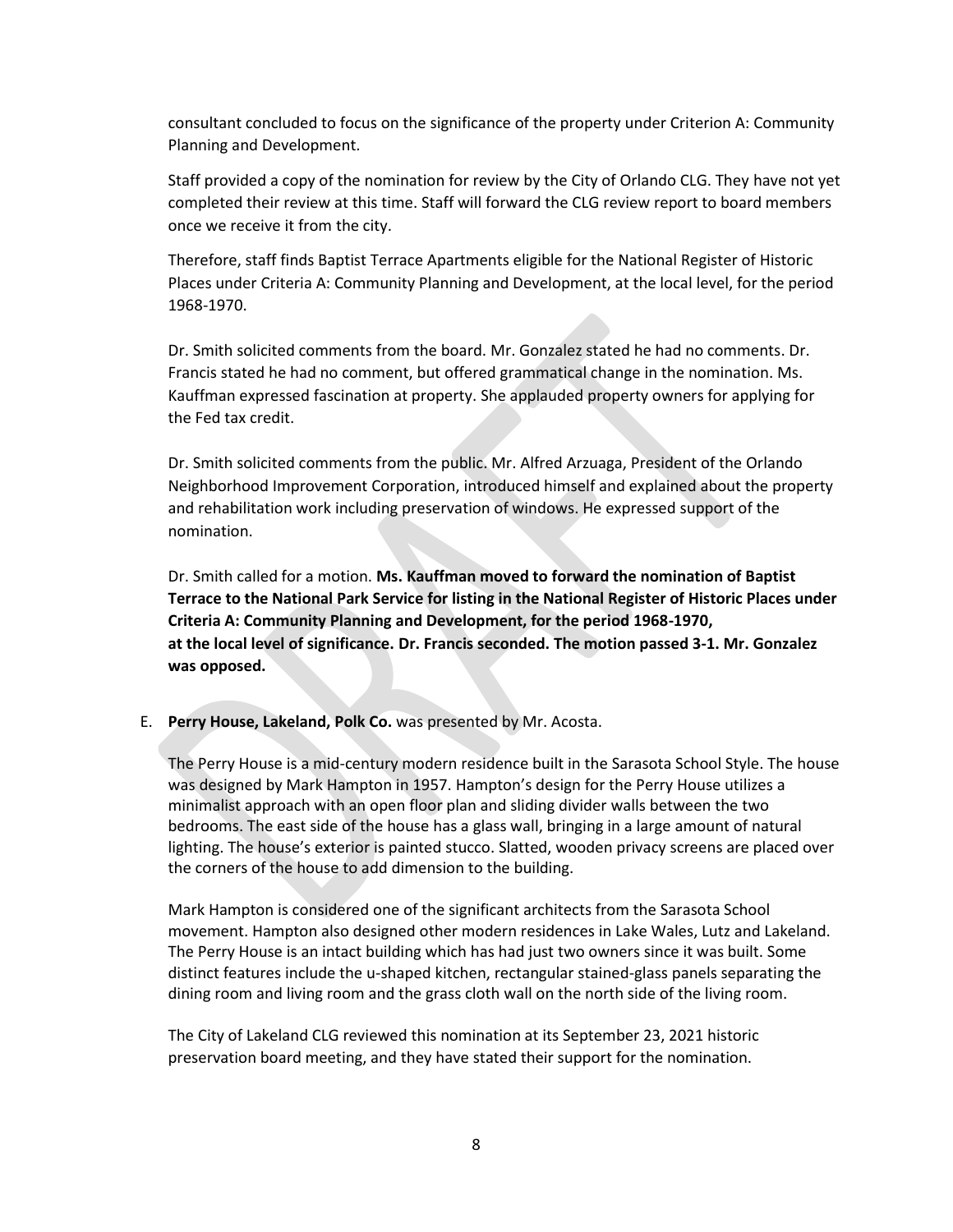Staff finds the Perry House eligible for the National Register of Historic Places under Criteria C: Architecture, at the local level, for the period 1957.

Dr. Smith solicited comments from the board. Mr. Gonzalez expressed appreciation of the owner's caretaking of the house and expressed support of the nomination. Dr. Francis expressed support of the nomination. Ms. Kauffman expressed support of the nomination.

Dr. Smith solicited public comment. Mr. Andrew Weaving introduced himself as owner of the property. He explained his efforts to preserve the property and expressed support of the nomination. Mr. Waber read a comment made via webinar chat from Emily Foster, President of Lakeland Historic Preservation Board. She expressed support of the nomination.

Dr. Smith called for a motion. **Ms. Kauffman moved to forward the nomination for Perry House to the National Park Service for listing in the National Register of Historic Places under Criteria C: Architecture, for the period 1957, at the local level of significance. Mr. Gonzalez seconded. The motion passed unanimously.** 

F. **Markowitz House, Sarasota, Sarasota Co.** was presented by Mr. Acosta.

Dr. Smith recused himself from this item at 3:34 p.m.

The Markowitz House is significant at the local level under Criterion C in the area of Architecture. The period of significance is 1964, its date of construction. The Markowitz House contributed to the **Architectural Resources of the Sarasota School of Architecture MPS** under **Associated Contexts IV. New Directions and Decline** and **Associated Property Types F.1: Residential Buildings.** Located in the community of Lido Shores and designed by master architect William Rupp, the Markowitz is an excellent locally significant example of Sarasota School architecture. This is perhaps best reflected in the extensive use of glass, low horizontal influences of the International style on the exterior, non-traditional roof form, obscuring of interior and exterior, and the custom design of the building to the landscape. This building was the last designed work of Rupp in Sarasota. Like other Sarasota School architects, Rupp's work is hard to define architecturally as he often personalized his designs. His design work often incorporated elements such as full height walls of glass, open floor plans, double height living spaces, garden walls, entrance courtyards, and the use of concrete for large extending rafter beams. These are elements used within the Markowitz House.

Staff would like to call your attention to some of the alterations that have taken place to the building since 1964. The most notable alteration was the expansion of the living space into what was originally a screened porch, which was enclosed circa 1980. The rear patio was enclosed, the bathroom spaces expanded, and the carport was converted into a two-car garage. Despite these changes, the building retains its integrity for listing.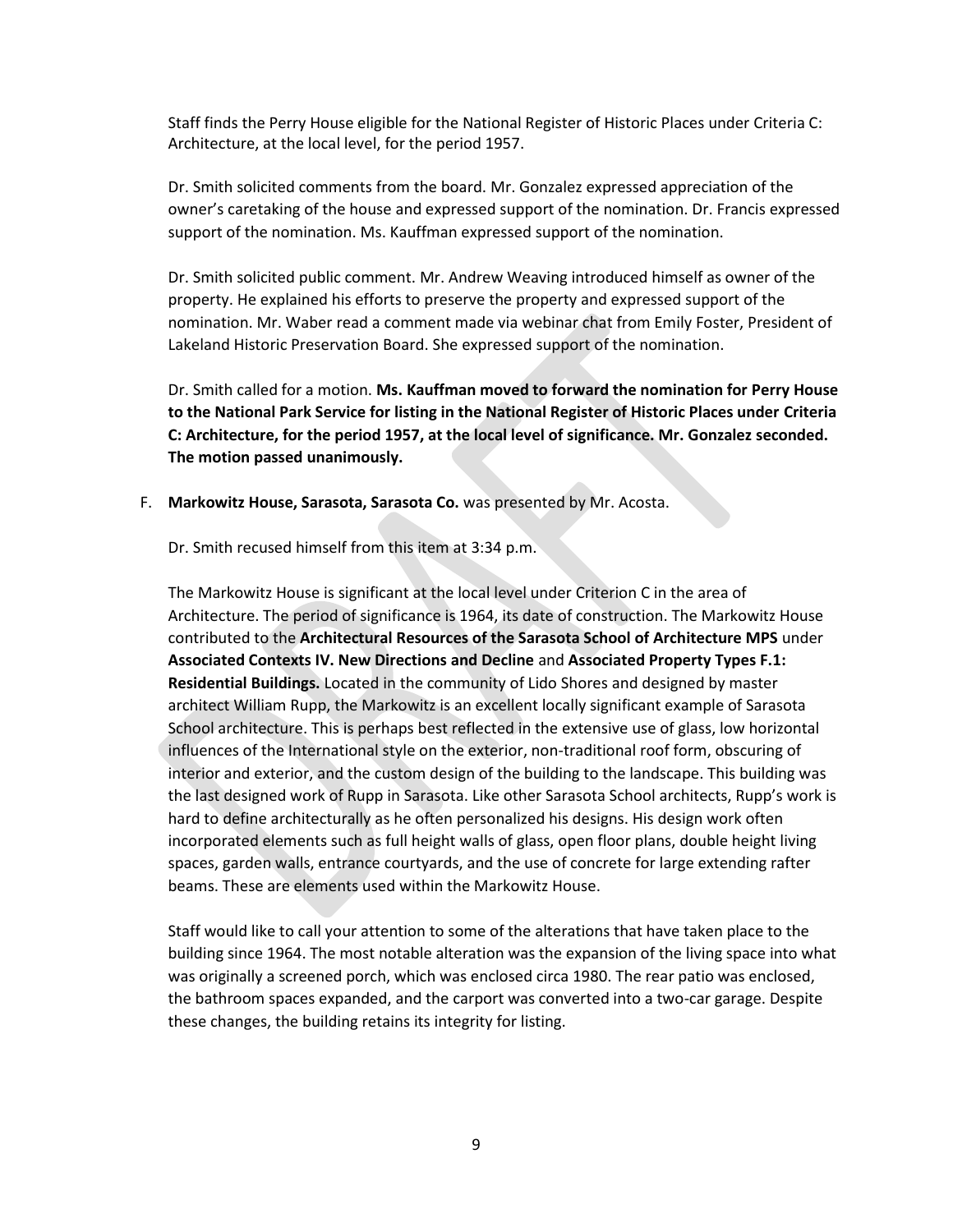Staff provided a copy of the nomination for review by the City of Sarasota CLG. They have not yet completed their review at this time. Staff will forward the CLG review report to board members once we receive it from the city.

Staff finds that the Markowitz House is eligible for listing in the National Register of Historic Places under Criterion C: Architecture, at the local level, for the period of 1964.

Mr. Gonzalez solicited comments from the board. Ms. Kauffman asked if the tile flooring was original. She expressed support of the nomination. She asked if the front wall of the property was original. Dr. Francis inquired about the rehabilitation plan of the property. Mr. Acosta stated review of National Register nominations are done on the current state of property, not the future state. Mr. Waber stated that nominations have been submitted for buildings slated to be demolished. Mr. Gonzalez inquired about the style of surrounding properties. Mr. Acosta explained that some surrounding properties were in Sarasota School of architecture style. He explained that there may be enough for a historic district dependent upon more information on properties and community support. Ms. Kauffman stated the Board cannot compare nominations to other nominations. Mr. Gonzalez expressed concerns about the amount of alterations undertaken to the property.

Mr. Gonzalez solicited public comment. No public comment.

Mr. Gonzalez called for a motion. **Ms. Kauffman moved to forward the nomination for Markowitz House to the National Park Service for listing in the National Register of Historic Places under Criterion C: Architecture, for the period of 1964, at the local level of significance. Dr. Francis seconded. The motion passed unanimously.**

**Point of Order:** Ms. Kauffman asked about Board member comments and who reads them. Mr. Acosta explained that staff reviews comments and the comments become part of the record of meeting. Ms. Kauffman commended staff on the creation of the National Register nominations. Dr. Parsons expressed his support.

#### G. **Sarasota Garden Club, Sarasota, Sarasota Co.** was presented by Mr. Acosta.

Dr. Smith continued his recusal from this item.

The Sarasota Garden Center is locally significant under Criterion C in the area of Architecture. Its period of significance extends from 1960 to 1962. The garden center building, which was constructed in 1960 by architect John M. Crowell for the Sarasota Garden Club, is a locally significant example of Sarasota School architecture. The Sarasota Garden Center contributes to the **Architectural Resources of the Sarasota School of Architecture MPS** under **Associated Historic Context B.III The Influence of New Architects, 1953-1959** and **B.IV New Directions and Decline, 1960-1966**; and **Property Type F.5 Miscellaneous Buildings**.

The garden center is located in the Sarasota Civic Center, a one-block parcel set aside within the city for a number of locally significant buildings that serve larger communal purposes. There are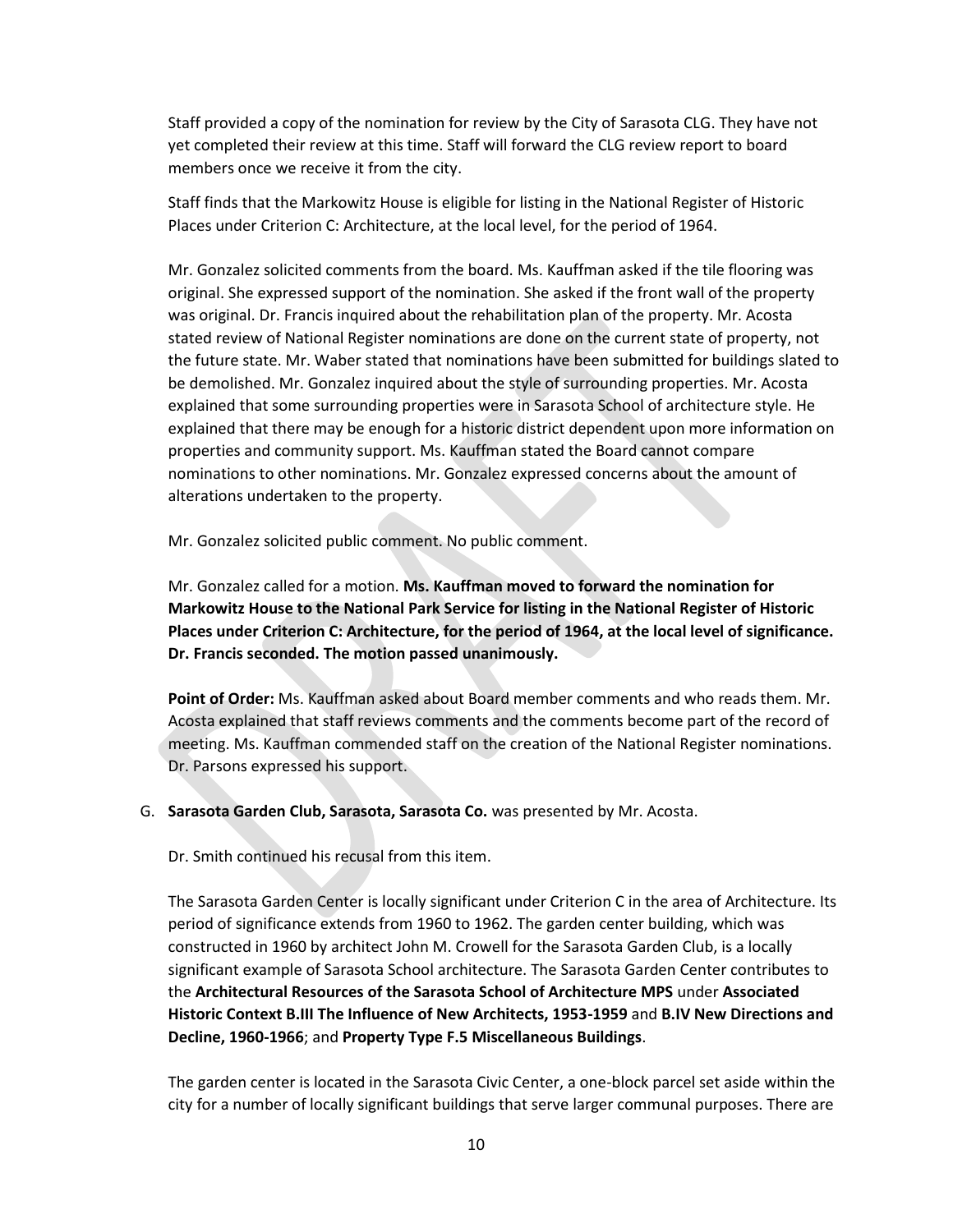three contributing resources: the 1960 clubhouse, the gardens area, and the 1962 garden shed designed by Bert Brosmith. The clubhouse is a one-story steel frame building with a distinctive glass and concrete block exterior. The building features a prominent low-pitched overhanging roof supported by wood beams that extend from the interior. Like many Sarasota School buildings, Crowell designed the building to obscure the line of separation between the interior and exterior. Three of the four facades of the building feature heavy usage of glass walls and doors while the concrete block walls do not extend full height. On the south façade, the glass windows are sliding glass, which open and converts the main meeting room into an open patio. The prominent wood ceilings extend past the walls into the exterior. In 1962, Bert Brosmith designed the garden shed, which features a steep-pitched ceramic blue Japanese tile roof modeled heavily on the nearby Sarasota Chamber of Commerce Building.

In addition to the two buildings, there are a total of nine different gardens known collectively as the Sarasota Botanical Gardens. From the beginning, landscaping was an essential element of the building's design. The section of the botanical gardens original to the building is on the south, in an area historically closed in by a Japanese shoji screen. There is a footpath and artificial pond known as the lagoon, which are historic. The wood Japanese footbridges are complete in-kind replacements but follow the style, location, and path of the original bridges found here. The south garden is a contributing site while the remaining gardens constitute a single non-contributing site.

Staff would like to call your attention to several changes that have taken place to the building and surrounding property since 1962. The original shoji screen was removed sometime after 1962. The most notable change to the clubhouse was construction of a non-historic library addition, which is connected to the clubhouse via a hyphen. While the addition partially obscures a portion of the east façade and impacts the view of the north facade. Despite this, the addition is easily distinguishable from the original core of the building and the clubhouse's character-defining form is still evident. Although a portion of the original wall was removed to accommodate the hyphen, the overwhelming majority of the building's original material remain. There is also a non-historic small flat-roof addition to the garden shed. Much like the addition to the clubhouse, the garden shed addition is easily distinguishable from the original core of the building. Hence, both buildings retain their integrity for listing.

Staff provided a copy of the nomination for review by the City of Sarasota CLG.

Staff therefore finds that the Sarasota Garden Center is eligible for listing in the National Register of Historic Places under Criterion C: Architecture, at the local level of significance, for the period 1960-1962.

Mr. Gonzalez solicited comments from the board. Dr. Francis expressed support of the nomination. Ms. Kauffman expressed support of the nomination. Mr. Gonzalez expressed support of the nomination, but expressed concern over the change in setting of the property.

Mr. Gonzalez solicited public comment. No public comment.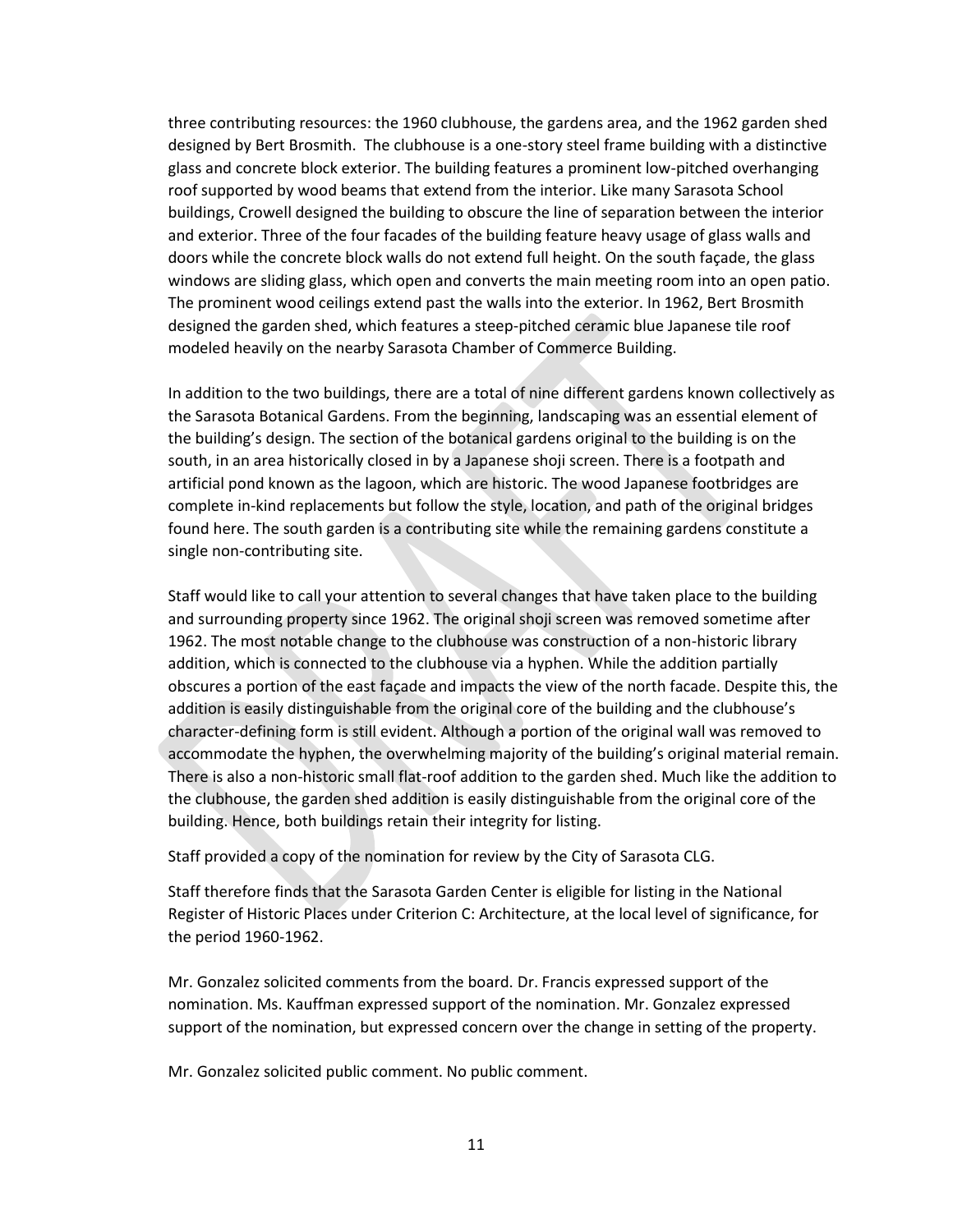Mr. Gonzalez called for a motion. **Dr. Francis moved to forward the nomination for Sarasota Garden Club to the National Park Service for listing in the National Register of Historic Places under Criterion C: Architecture, for the period 1960-1962, at the local level of significance. Ms. Kauffman seconded. The motion passed unanimously.**

Dr. Smith returned to the meeting: 4:07 p.m.

### H. **St. Augustine Beach Hotel, St. Augustine Beach, St. Johns Co.** was presented by Mr. Acosta.

The St. Augustine Beach Hotel and Beachfront is locally significant under Criterion A in the areas of Entertainment/Recreation and Commerce. It is also significant at the local, state, and national levels under Criterion A: Social History-Civil Rights. The period of significance for Entertainment/Recreation and Commerce extends from 1940 to 1971 and the period of significance for Social History is 1964. This proposal is for a small district encompassing the St. Augustine Beach Hotel, the seawall and boardwalk, and the stretch of beach extending from the pier to the south boundary line of the county parcel. Constructed as part of a Works Progress Administration (WPA) project in 1940, the hotel and seawall are the sole surviving remnants of the pier complex. Designed to help reinvigorate local tourism during the Great Depression, the pier complex was one of the most popular beach access points for residents of St. Augustine and for tourists. The business generated by the complex played a key role in the economic development of St. Augustine Beach.

In 1964, as the federal government was debating the Civil Rights Act of 1964, the Rev. Dr. Martin Luther King, Jr., and the Southern Christian Leadership Conference (SCLC) leadership turned their sights on the city of St. Augustine. The SCLC targeted the celebrations of the 450<sup>th</sup> anniversary of Spanish conquistador Ponce de Leon landing off the coast of Florida, for which the federal government provided financial support. Although the SCLC staged sit-ins and protest marches through the historic downtown, the swim-ins and wade-ins of segregated pools and beaches generated the most attention. The most notorious event was the swim-in of the Monson Motor Lodge pool. Images of the motel owner James Brock pouring acid into the pool were widely circulated across the globe. Concurrently with the motel swim-in were the wade-ins that occurred at St. Augustine Beach. Starting on June 17<sup>th</sup> and lasting until July 1, protestors targeted the stretch of beach from the pier south to 16<sup>th</sup> Street for a series of wade-ins. The wade-in carried out on June 25<sup>th</sup> was the most violent, as segregationists confronted and attacked protestors on the beach. The political pressure generated by the media attention at St. Augustine have been widely credited with expediting the passage of the Civil Rights Act of 1964, with the Senate passing the act the day after the Monson incident and the president signing the act into law the following day after the last wade-ins at St. Augustine Beach.

Staff would like to draw your attention to a couple of issues. The original pier complex contained two twin hotel buildings in addition to the pier, seawall, boardwalk, and parking lot. The north hotel building is no longer extant, the pier itself is a complete replacement, and the parking lot has been completely redesigned. Although the south hotel building has undergone a number of changes, the exterior integrity is excellent. After Hurricane Dora struck in 1964, the seawall was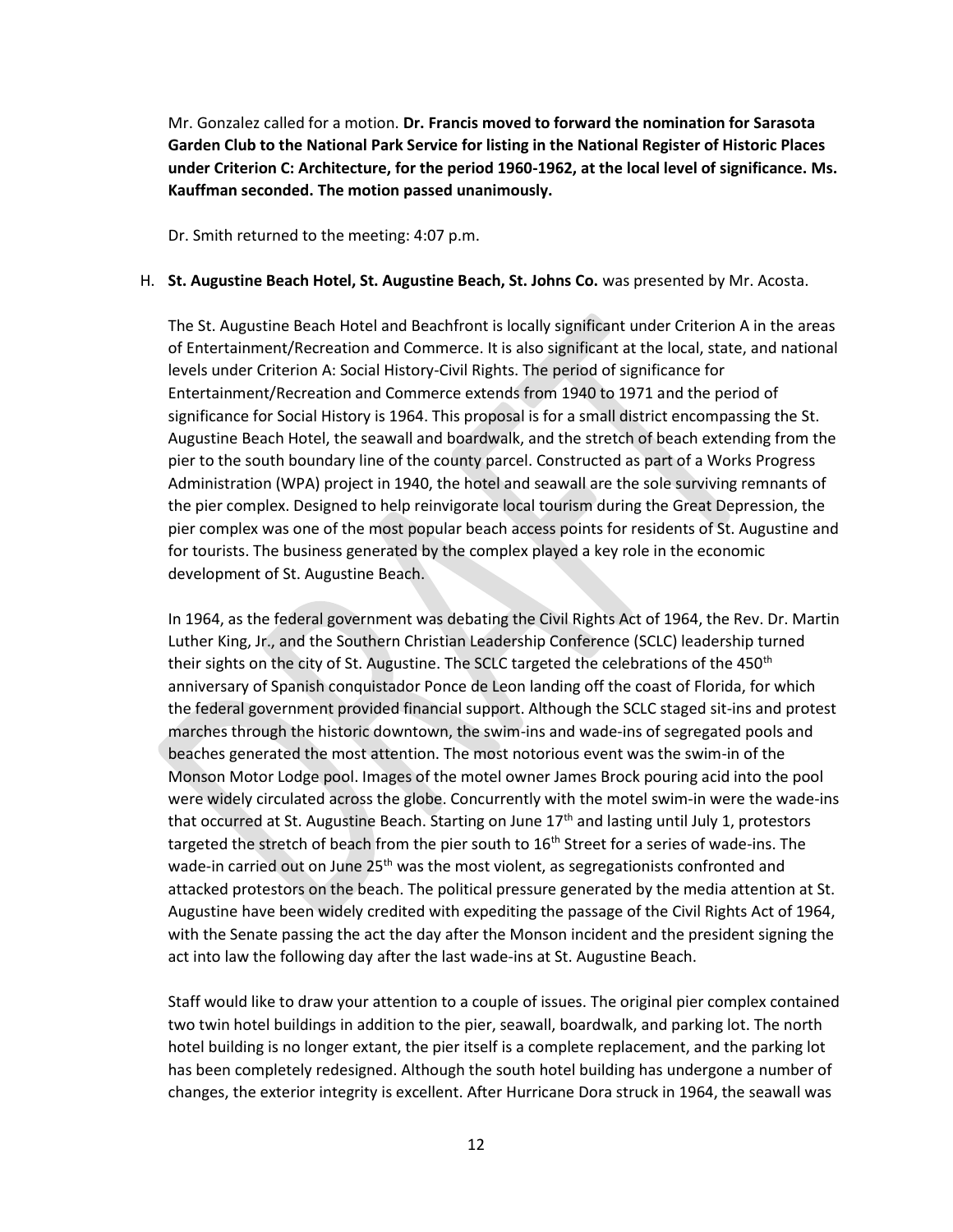capped to help provide erosion and flood control. In the 1970s, the Army Corps of Engineers undertook an extensive beach renourishment project. As a result, the sand is much higher on the seawall than it was during the civil rights protests of 1964.

As a natural landform that is under a constant state of change, the primary feature of the beach is its location where the land meets the sea, and where people go to swim. As a natural landform, change is expected. The key visual markers connecting the stretch of the beach with the protests, the end of  $16<sup>th</sup>$  Street, the hotel, the seawall, and pier, are all either still extant or as is the case with the pier an in-kind replacement built over or close to the original structure. It is also important to take into consideration the exceptional significance of the 1964 wade-ins when evaluating the integrity of the beachfront. Although the protests also occurred in several places around St. Augustine, including in downtown St. Augustine itself, it was the wade-ins and swim-ins that generated the most attention. The Monson Motor Lodge, which was the site of the most notorious event, is no longer extant. The beachfront therefore is the best surviving resource associated with this element of the St. Augustine movement.

Please note as well that the southern boundary has been adjusted northward due to private property concerns. Although the whole beachfront is publicly accessible, the east boundary line of the private oceanfront lots extend out to the ocean. The beach from the southern line of the county-owned pier park southward to  $16<sup>th</sup>$  Street, as well as  $16<sup>th</sup>$  Street itself, are all privately owned. Although the current boundary still encompasses significant portions of the wade-ins, including the June 25<sup>th</sup> wade-in, staff recommends in the future to reach out to private property owners to have the boundary extended southward to 16<sup>th</sup> Street and we would also recommend the inclusion of 16<sup>th</sup> Street into the boundary as well.

Staff finds that the property contained within the boundary of the St. Augustine Beach Hotel and Beachfront is eligible for listing in the National Register of Historic Places under Criterion A: Social History-Civil Rights at the national level, for the period 1964, and Criterion A: Entertainment and Recreation, and Commerce, at the local level, for the period 1940-1971.

Mr. Waber read comments from Ms. Leslie Keys who participated via webinar chat to give additional information regarding the nomination.

Dr. Smith solicited comments from the board. Mr. Gonzalez asked about future plans for the building. Ms. Christina Stone, Executive Director of the St. Johns County Historical Council, explained the City of St. Augustine Beach has authorized grants to stabilize buildings. She explained that the first floor is in use and explained future plans for second story to become artist studios. Mr. Gonzalez recommended case studies to Ms. Stone. Dr. Francis asked if the property owners to the south of the district had been contacted. Mr. Acosta explained the complexity of land ownership to the south of the district.

4:31 p.m. the Division disconnected due to phone interference.

4:33 p.m. connection resumed.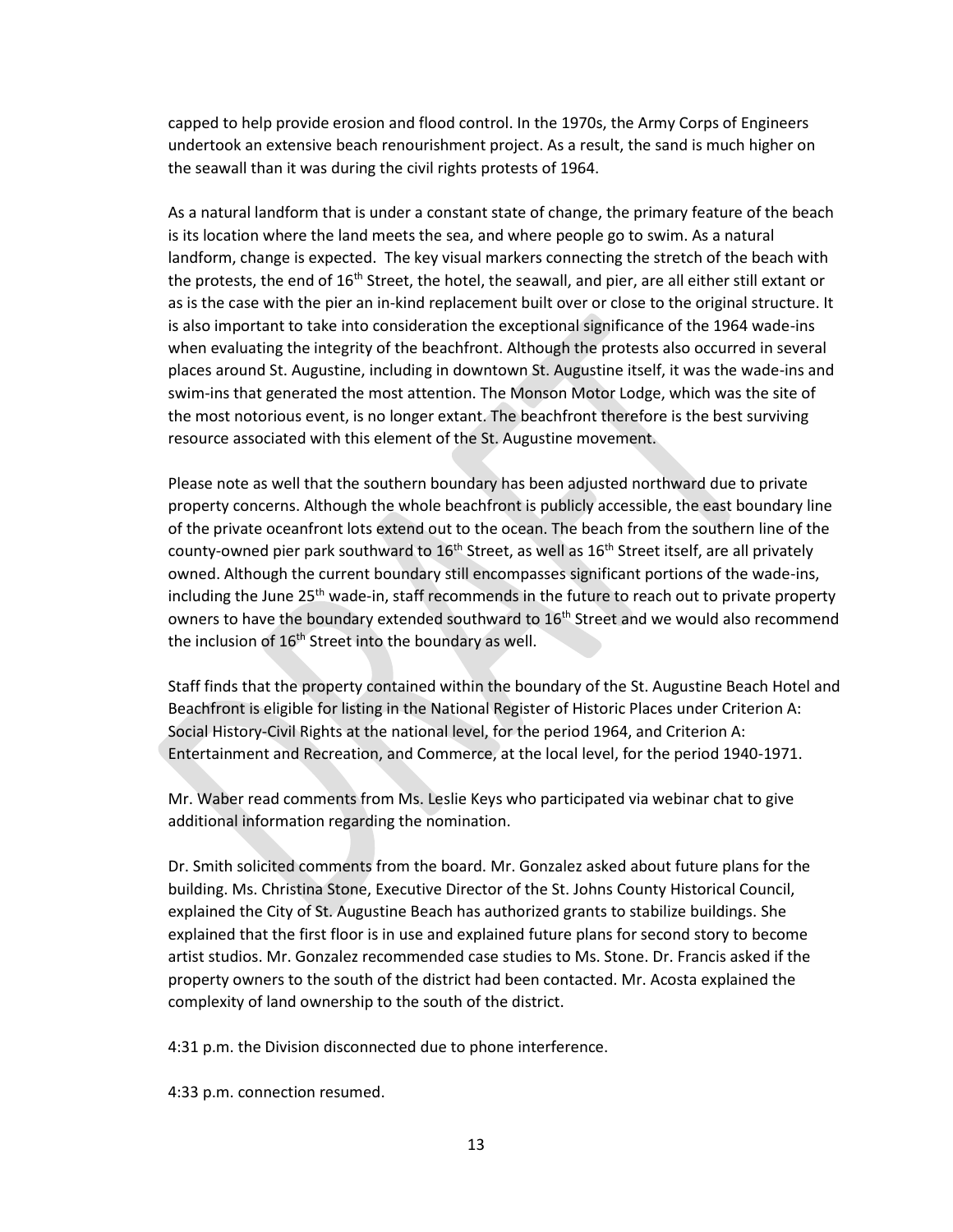Dr. Smith confirmed no Board business had been conducted while disconnected.

Dr. Francis inquired again about land ownership. Mr. Acosta clarified further research would be needed for property owners to the south. Mr. Waber explained land ownership of the beachfront and that the nomination was left open for boundary expansion in the future. Ms. Kauffman expressed support for the nomination.

Dr. Smith solicited public comment. Ms. Stone expressed support of the nomination. Ms. Leslie Keyes introduced herself, expressed support of the nomination, and offered to answer any questions.

Dr. Smith called for a motion. **Ms. Kauffman moved to forward the nomination for St. Augustine Beach Hotel to the National Park Service for listing in the National Register of Historic Places under Criterion A: Social History-Civil Rights at the national and state level, for the period 1964, and Criterion A: Entertainment and Recreation, and Commerce, at the local level, for the period 1940-1971. Dr. Francis seconded. The motion passed unanimously.**

### VIII. **Review of Request for Determination of Eligibility**

### A. **Boca Grande Residential Historic District, Boca Grande, Lee Co.**

Mr. Acosta explained the background of the nomination to the new Board members. He explained that DHR is required to submit the nomination as a DOE.

Dr. Parsons wished to remind the public that the nomination would not continue to be listed in the National Register of Historic Places due to the amount of owner objections. He wished to remind Mr. Acosta and Dr. Smith that a representative from Lee Co. wished to speak first after the presentation.

Dr. Smith proposed a ten minute time limit for the Lee County representative.

Dr. Parsons did not think that was an unreasonable request and that could be addressed after the presentation.

The presentation of the Review of Request for Determination of Eligibility of Boca Grande Residential Historic District was made by Mr. Acosta.

Ms. Amanda Swindle introduced herself as the Lee County Senior Assistant Attorney and thanked the Board members and staff. She noted the opposition of locals for the nomination. She expressed that Lee County and Boca Grande are not opposed to historic preservation. She explained why there was lack of support from the community due to the lack of community involvement by the author of the nomination. She reiterated the Boca Grande Historic Preservation Board's decision that they found the nomination inadequate. She believed that there were procedural errors in the nomination process. She expressed opposition at forwarding the determination of eligibility.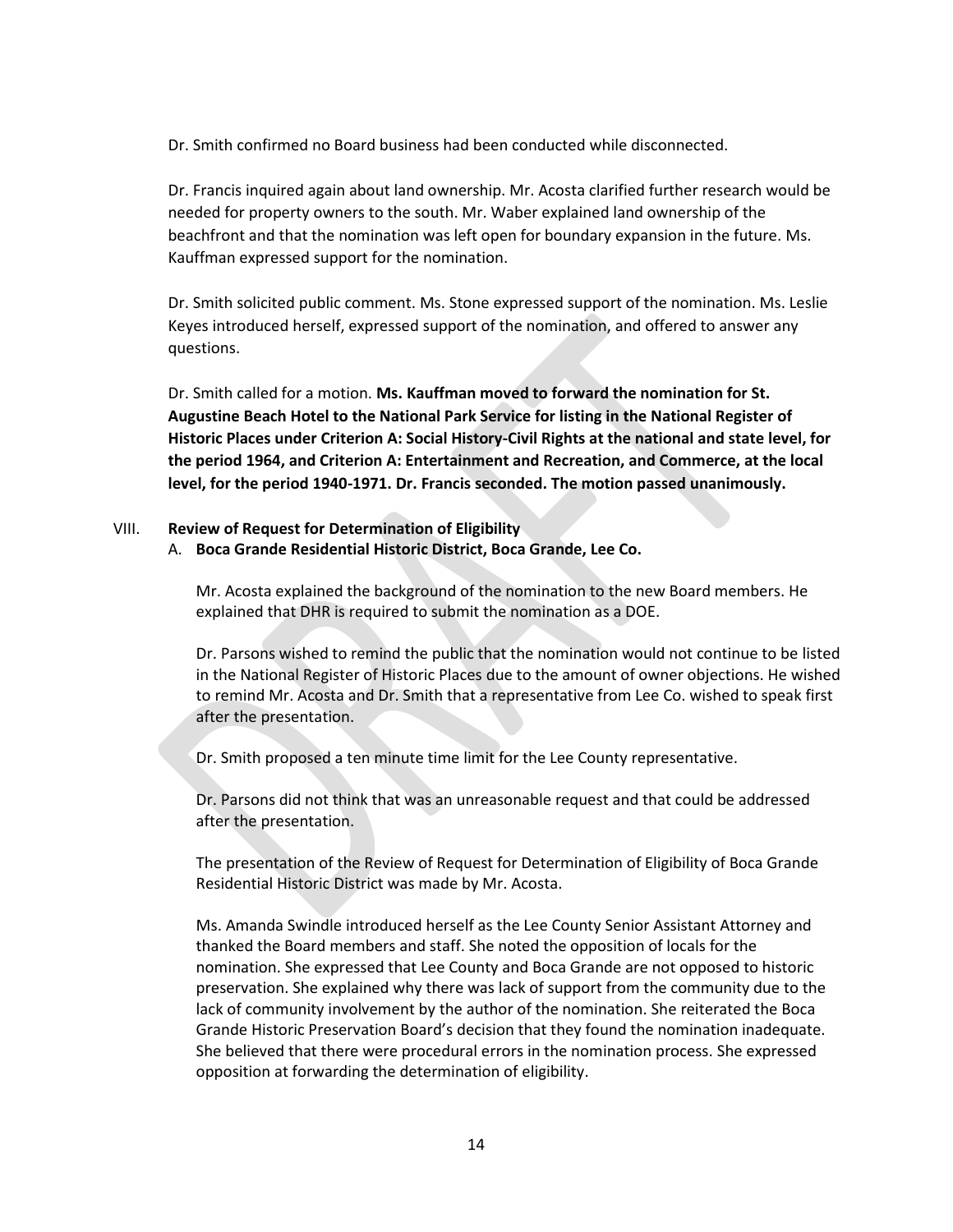Dr. Smith asked if we could take a poll of those opposed to the determination of eligibility due to time constraints.

Dr. Parsons requested that members of public either state their support or opposition for the sake of timeliness.

Dr. Smith solicited public comment. Ms. Courtney McGovern introduced herself as property owner within the proposed district and stated her opposition of the determination of eligibility. Ms. Barry Caldwell introduced herself as a property owner within the proposed district and stated her opposition of the determination of eligibility. Ms. Mary O'Bannon introduced herself as a property owner within the proposed district and stated her opposition of the determination of eligibility. Ms. Sally Downey introduced herself as a property owner within the proposed district and stated her opposition of the determination of eligibility.

Ms. Kauffman stepped out 5:10 p.m. Ms. Kauffman stepped in 5:12 p.m.

Dr. Smith reiterated that the Board is to determine if the information within the nomination is accurate and sufficient. He stated that he found the nomination was lacking.

Dr. Smith solicited comments from the Board. Mr. Gonzalez had no comments. Dr. Francis expressed concern over the nomination. Ms. Kauffman did not feel the nomination was substantial enough to move it forward. She stated that the National Register was purely honorary and stated that the area must be interesting to get so much interest.

Dr. Smith called for a motion. **Ms. Kauffman made a motion that the nomination proposal for Boca Grande Residential Historic District is technically deficient and substantially deficient and currently does not meet the NR Criteria for Evaluation and should not be forwarded on to the National Park Service for a determination of eligibility. Dr. Francis seconded. Motion passes unanimously.**

#### IX. **Other Business**

Ms. Kauffman asked Chair to make observation. Ms. Kauffman commended DHR staff on their work.

Mr. Acosta provided an update on National Register nominations reviewed at the previous National Register Review Board meeting.

Mr. Acosta stated that the next National Register Review Board meeting would be held on February 3, 2021. He reminded Board members that they need to select Officers at the next meeting.